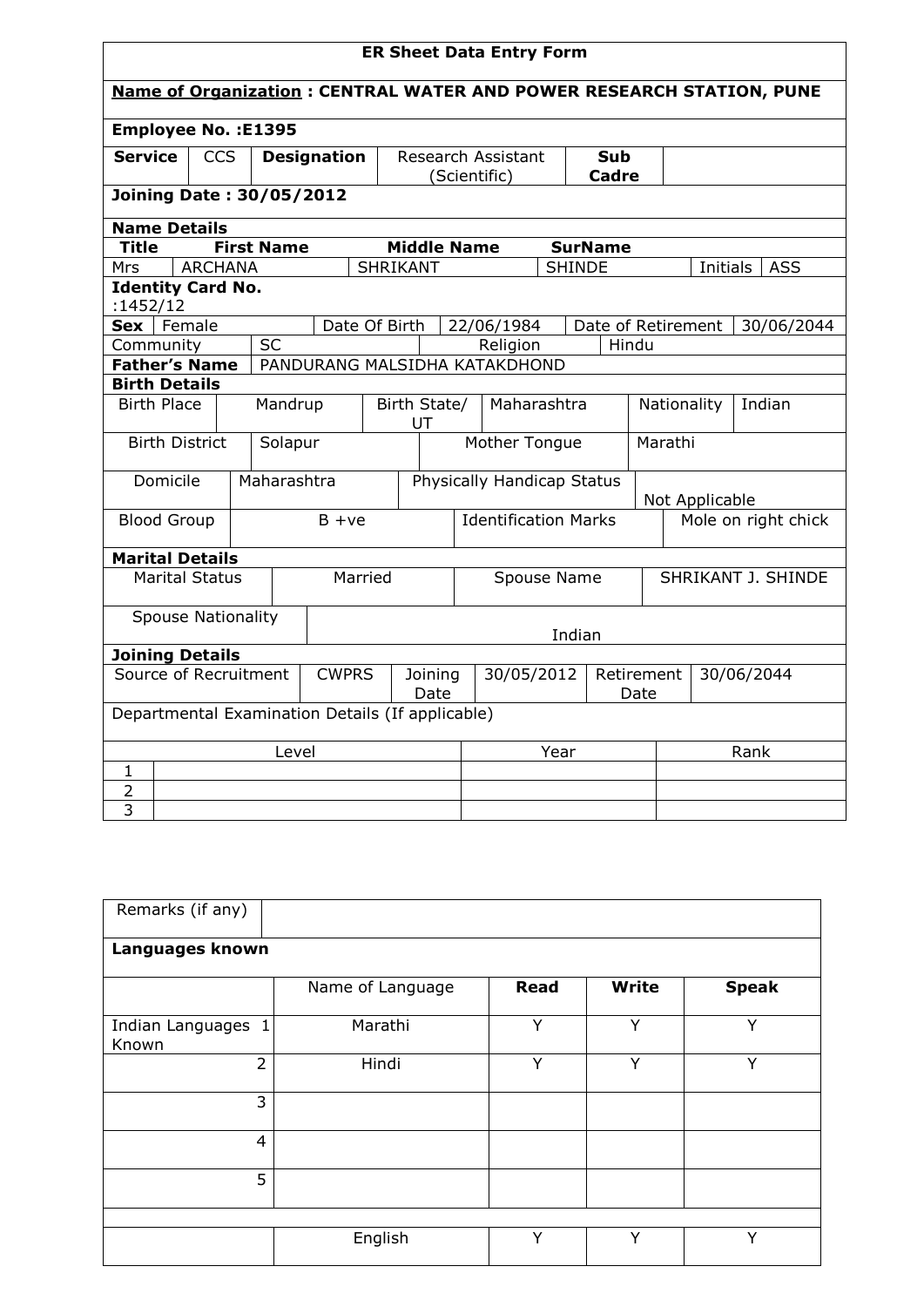| Foreign Languages<br>Known 1 |  |  |
|------------------------------|--|--|
|                              |  |  |
|                              |  |  |
|                              |  |  |
|                              |  |  |
|                              |  |  |

## Details of deputation (if applicable)

| Name of the Office | Post held at that<br>time in parent office | Name of post<br>(selected for<br>deputation |       | Period of deputation |  |  |  |  |  |
|--------------------|--------------------------------------------|---------------------------------------------|-------|----------------------|--|--|--|--|--|
|                    |                                            |                                             | Since | From                 |  |  |  |  |  |
| Not Applicable     |                                            |                                             |       |                      |  |  |  |  |  |

## Details of Foreign Visit

| SI.<br>No. | Place of Visit | Date of<br>visit | Post held at<br>that time | Whether it<br>is a<br>personal or<br>official visit | Details of visit |  |  |  |  |  |
|------------|----------------|------------------|---------------------------|-----------------------------------------------------|------------------|--|--|--|--|--|
|            | Not Applicable |                  |                           |                                                     |                  |  |  |  |  |  |

## Transfer/Posting Detail (if applicable)

| Place          | Period of posting |      |  |  |  |  |  |  |
|----------------|-------------------|------|--|--|--|--|--|--|
|                | Since             | From |  |  |  |  |  |  |
|                |                   |      |  |  |  |  |  |  |
|                |                   |      |  |  |  |  |  |  |
| Not Applicable |                   |      |  |  |  |  |  |  |

| Qualification (Use extra photocopy sheets for multi qualifications, experience, training, awards details) |         |                     |                           |  |                     |  |  |  |  |  |
|-----------------------------------------------------------------------------------------------------------|---------|---------------------|---------------------------|--|---------------------|--|--|--|--|--|
| Qualification                                                                                             |         | <b>Discipline</b>   |                           |  | Specialization 1    |  |  |  |  |  |
| M.Sc                                                                                                      | Physics |                     | Solid State Physics       |  |                     |  |  |  |  |  |
| M.Tech                                                                                                    |         | Atmospheric Science |                           |  | Atmospheric Science |  |  |  |  |  |
| Year                                                                                                      |         | Division            | CGPA/ % Marks             |  | Specialization 2    |  |  |  |  |  |
| 2007                                                                                                      |         | First               | 61.92%                    |  | Not Applicable      |  |  |  |  |  |
| 2012                                                                                                      |         | <b>Distinction</b>  | $GPA = 5.38$<br>Grade 'O' |  |                     |  |  |  |  |  |
| Institution                                                                                               |         | University          | Place                     |  | Country             |  |  |  |  |  |
| <b>Solapur University</b>                                                                                 |         | Solapur University  | Solapur                   |  | India               |  |  |  |  |  |
| <b>Pune University</b>                                                                                    |         | Pune University     | Pune                      |  |                     |  |  |  |  |  |